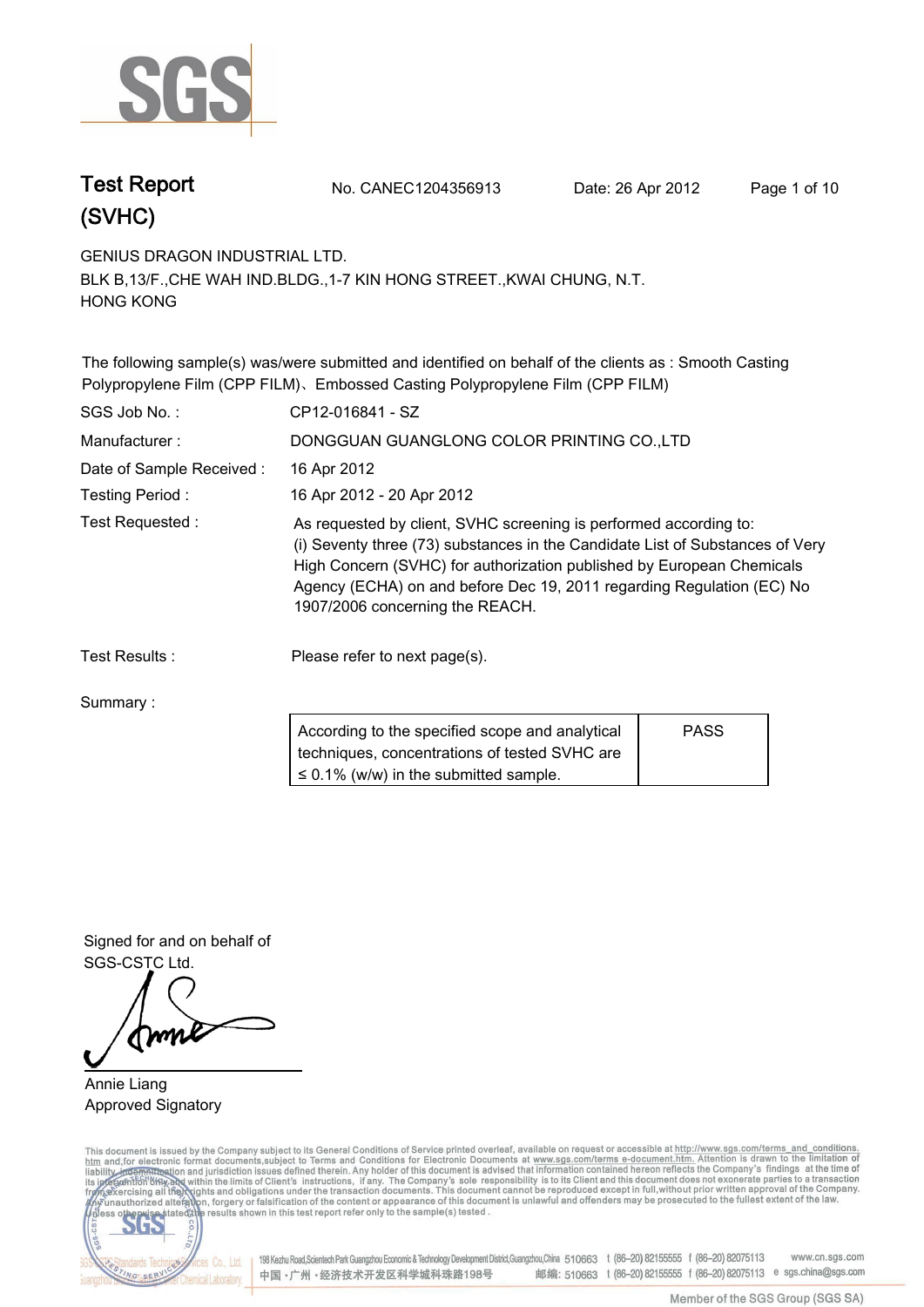

**Test Report. No. CANEC1204356913 Date: 26 Apr 2012. Page 2 of 10.**

### **Remark :**

(1) The chemical analysis of specified SVHC is performed by means of currently available analytical techniques against the following SVHC related documents published by ECHA: http://echa.europa.eu/web/guest/candidate-list-table

These lists are under evaluation by ECHA and may subject to change in the future.

(2) Concerning article(s):

In accordance with Regulation (EC) No 1907/2006, any EU producer or importer of articles shall notify ECHA, in accordance with paragraph 4 of Article 7, if a substance meets the criteria in Article 57 and is identified in accordance with Article 59(1) of the Regulation, if (a) the substance in the Candidate List is present in those articles in quantities totaling over one tonne per producer or importer per year; and (b) the substance in the Candidate List is present in those articles above a concentration of 0.1% weight by weight (w/w).

Article 33 of Regulation (EC) No 1907/2006 requires supplier of an article containing a substance meeting the criteria in Article 57 and identified in accordance with Article 59(1) in a concentration above 0.1% weight by weight (w/w) shall provide the recipient of the article with sufficient information, available to the supplier, to allow safe use of the article including, as a minimum, the name of that substance in the Candidate List.

SGS adopts the interpretation of ECHA for SVHC in article unless indicated otherwise. Detail explanation is available at the following link: http://webstage.contribute.sgs.net/corpreach/documents/SGS-CTS\_SVHC-paper-EN-11.pdf

(3) Concerning material(s):

Test results in this report are based on the tested sample. This report refers to testing result of tested sample submitted as homogenous material(s). In case such material is being used to compose an article, the results indicated in this report may not represent SVHC concentration in such article. If this report refers to testing result of composite material group by equal weight proportion, the material in each composite test group may come from more than one article.

If the sample is a substance or mixture, and it directly exports to EU, client has the obligation to comply with the supply chain communication obligation under Article 31 of Regulation (EC) No. 1907/2006 and the conditions of Authorization of substance of very high concern included in the Annex XIV of the Regulation (EC) No. 1907/2006.

(4) Concerning substance and preparation:

If a SVHC is found over 0.1% (w/w) and/or the specific concentration limit which is set in Regulation (EC) No 1272/2008 and No 790/2009, client is suggested to prepare a Safety Data Sheet (SDS) against the SVHC to comply with the supply chain communication obligation under Regulation (EC) No 1907/2006, in which:

- a substance that is classified as hazardous under the CLP Regulation (EC) No 1272/2008.

- a mixture that is classified as dangerous according Dangerous Preparations Directive 1999/45/EC or classified as hazardous under the CLP Regulation (EC) No 1272/2008, when their concentrations are equal to, or greater than, those defined in the Article 3(3) of 1999/45/EC or the lower values given in Part 3 of Annex VI of Regulation (EC) No. 1272/2008; or

- a mixture is not classified as dangerous under Directive 1999/45/EC, but contains either:

This document is issued by the Company subject to its General Conditions of Service printed overleaf, available on request or accessible at http://www.sgs.com/terms\_and\_conditions.<br>
htm and for electronic format documents, CO.LTD. 565 198 Kezhu Road, Scientech Park Guangzhou Economic & Technology Development District, Guangzhou, China 510663 t (86-20) 82155555 f (86-20) 82075113 **Co., Ltd.** www.cn.sas.com dards Tech 邮编: 510663 t (86-20) 82155555 f (86-20) 82075113 e sgs.china@sgs.com 中国·广州·经济技术开发区科学城科珠路198号 NG SERY Chemical Laboratory.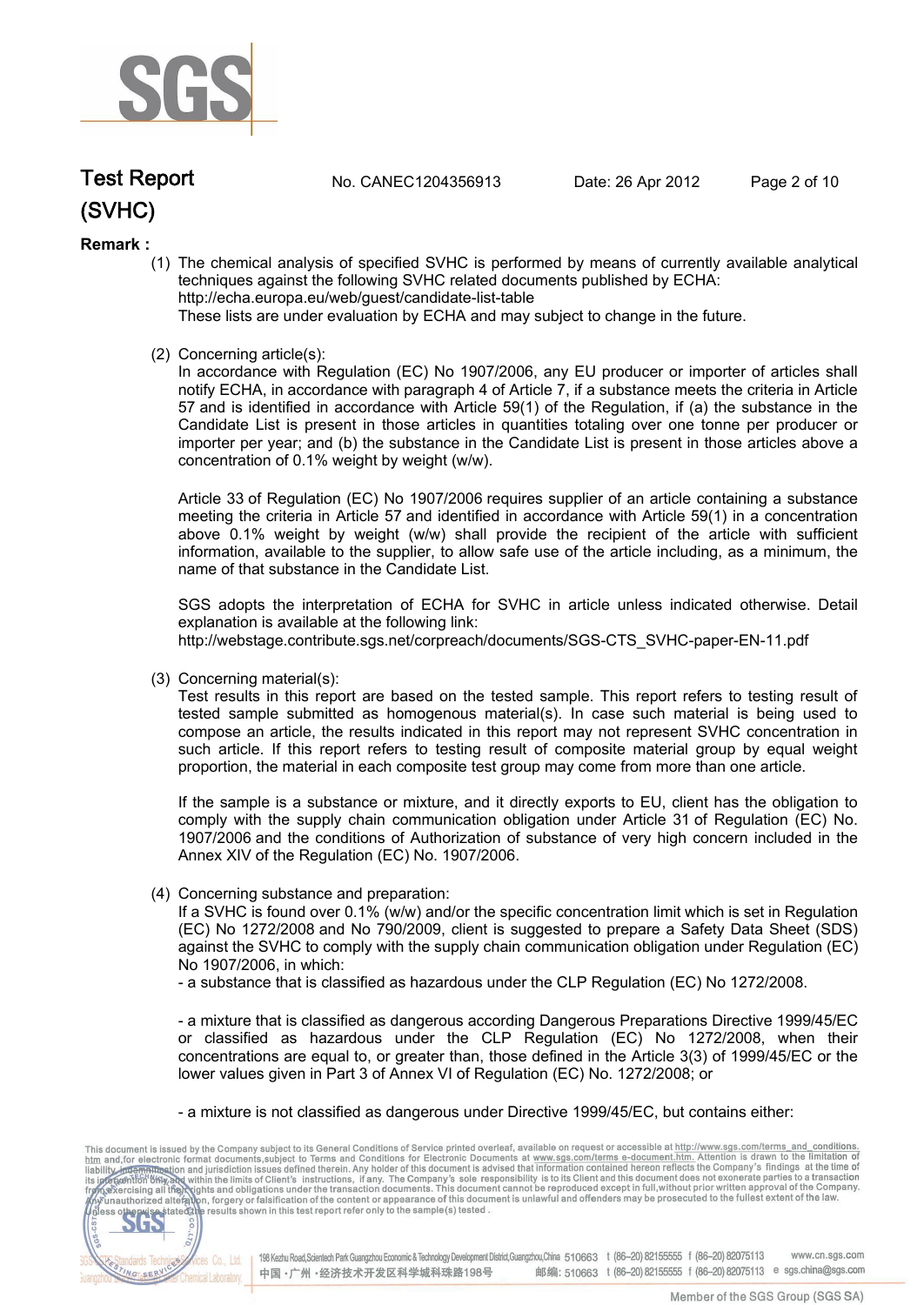

## **(SVHC) Test Report. No. CANEC1204356913 Date: 26 Apr 2012. Page 3 of 10.**

(a) a substance posing human health or environmental hazards in an individual concentration of ≥ 1 % by weight for mixtures that are solid or liquids (i.e., non-gaseous mixtures) or ≥ 0.2 % by volume for gaseous mixtures; or

(b) a substance that is PBT, or vPvB in an individual concentration of  $\geq 0.1$  % by weight for mixtures that are solid or liquids (i.e., non-gaseous mixtures); or

(c) a substance on the SVHC candidate list (for reasons other than those listed above), in an individual concentration of ≥ 0.1 % by weight for non-gaseous mixtures; or

- (d) a substance for which there are Europe-wide workplace exposure limits.
- (5) If a SVHC is found over the reporting limit, client is suggested to identify the component which contains the SVHC and the exact concentration of the SVHC by requesting further quantitative analysis from the laboratory.

| Test Sample :        |                      |                                         |  |
|----------------------|----------------------|-----------------------------------------|--|
| Sample Description : |                      |                                         |  |
| Specimen No.         | <b>SGS Sample ID</b> | <b>Description</b>                      |  |
|                      | CAN12-043569.001     | Transparent film 1#+Transparent film 2# |  |

### **Test Method :.**

**SGS In-House method-GZTC CHEM-TOP-092-01, GZTC CHEM-TOP-092-02, Analyzed by ICP-OES, GC-MS Colorimetric method/HPLC and UV-VIS..**

This document is issued by the Company subject to its General Conditions of Service printed overleaf, available on request or accessible at http://www.sgs.com/terms\_and\_conditions.<br>htm\_and, for electronic format documents,



198 Kezhu Road,Scientech Park Guangzhou Economic & Technology Development District,Guangzhou,China 510663 t (86-20) 82155555 f (86-20) 82075113 www.cn.sgs.com 邮编: 510663 t (86-20) 82155555 f (86-20) 82075113 e sgs.china@sgs.com 中国·广州·经济技术开发区科学城科珠路198号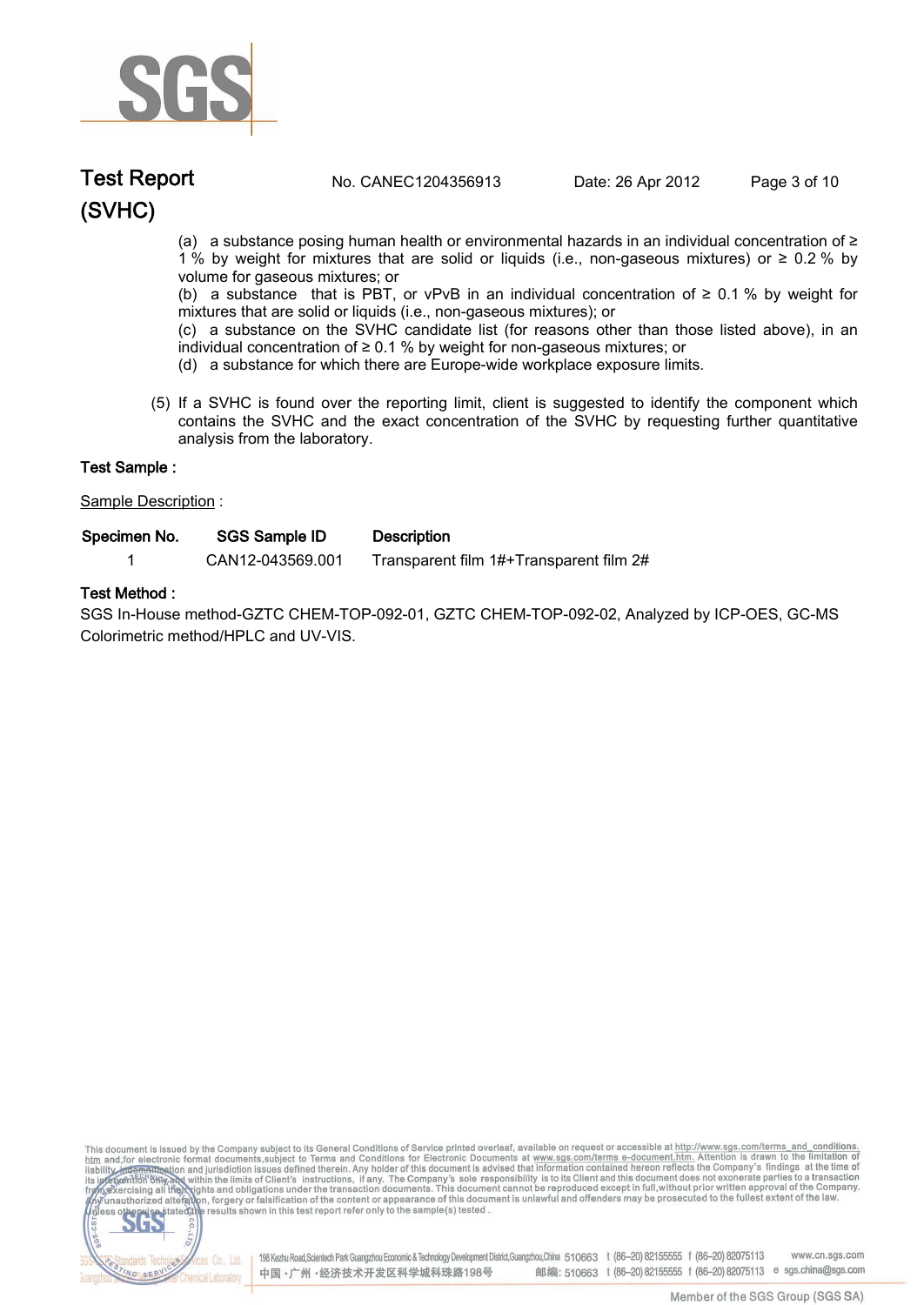

**Test Report. No. CANEC1204356913 Date: 26 Apr 2012. Page 4 of 10.**

## **Test Result : (Substances in the Candidate List of SVHC).**

| <b>Substance Name</b>                                                      | <b>CAS No.</b> | EC No.    | 001<br><b>Concentration</b><br>$(\%)$ | RL (%) |
|----------------------------------------------------------------------------|----------------|-----------|---------------------------------------|--------|
| 1,2-Benzenedicarboxylic acid,<br>di-C6-8-branched alkyl esters, C7-rich    | 71888-89-6     | 276-158-1 | <b>ND</b>                             | 0.050  |
| 1,2-Benzenedicarboxylic acid,<br>di-C7-11-branched and linear alkyl esters | 68515-42-4     | 271-084-6 | <b>ND</b>                             | 0.050  |
| 1,2-Dichloroethane                                                         | 107-06-2       | 203-458-1 | <b>ND</b>                             | 0.050  |
| 1,2,3-trichloropropane                                                     | $96 - 18 - 4$  | 202-486-1 | <b>ND</b>                             | 0.050  |
| 1-methyl-2-pyrrolidone                                                     | 872-50-4       | 212-828-1 | <b>ND</b>                             | 0.050  |
| 2,2'-dichloro-4,4'-methylenedianiline                                      | $101 - 14 - 4$ | 202-918-9 | <b>ND</b>                             | 0.050  |
| 2,4-Dinitrotoluene                                                         | $121 - 14 - 2$ | 204-450-0 | <b>ND</b>                             | 0.050  |
| 2-Ethoxyethanol                                                            | 110-80-5       | 203-804-1 | <b>ND</b>                             | 0.050  |
| 2-ethoxyethyl acetate                                                      | 111-15-9       | 203-839-2 | <b>ND</b>                             | 0.050  |
| 2-Methoxyaniline; o-Anisidine                                              | $90 - 04 - 0$  | 201-963-1 | <b>ND</b>                             | 0.050  |
| 2-Methoxyethanol                                                           | 109-86-4       | 203-713-7 | <b>ND</b>                             | 0.050  |
| 4,4-Diaminodiphenylmethane(MDA)                                            | 101-77-9       | 202-974-4 | <b>ND</b>                             | 0.050  |
| 4-(1,1,3,3-tetramethylbutyl)phenol                                         | 140-66-9       | 205-426-2 | <b>ND</b>                             | 0.050  |
| 5-tert-butyl-2,4,6-trinitro-m-xylene (musk<br>xylene)                      | $81 - 15 - 2$  | 201-329-4 | <b>ND</b>                             | 0.050  |
| Acrylamide                                                                 | 79-06-01       | 201-173-7 | <b>ND</b>                             | 0.050  |
| Alkanes, C10-13, chloro (Short Chain<br><b>Chlorinated Paraffins)</b>      | 85535-84-8     | 287-476-5 | <b>ND</b>                             | 0.050  |





Electric Co., Ltd. 198 Kezhu Road, Scientech Park Guangzhou Economic & Technology Development District, Guangzhou, China 510663 t (86-20) 82155555 f (86-20) 82075113 www.cn.sgs.com 邮编: 510663 t (86-20) 82155555 f (86-20) 82075113 e sgs.china@sgs.com 中国·广州·经济技术开发区科学城科珠路198号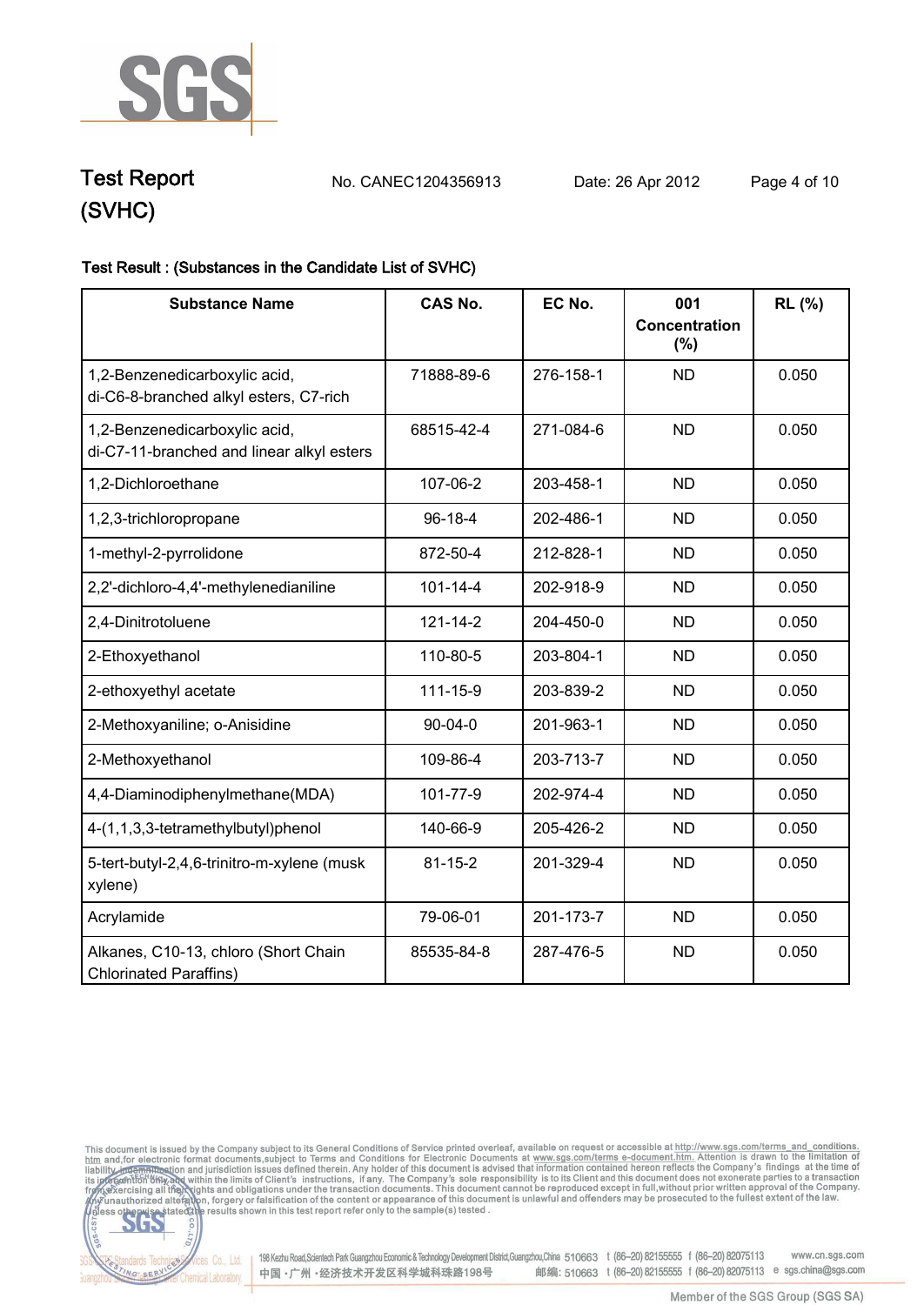

## **(SVHC) Test Report. No. CANEC1204356913 Date: 26 Apr 2012. Page 5 of 10.**

| <b>Substance Name</b>                                                                                                                                                                                                                 | <b>CAS No.</b>              | EC No.                 | 001                     | <b>RL</b> (%) |
|---------------------------------------------------------------------------------------------------------------------------------------------------------------------------------------------------------------------------------------|-----------------------------|------------------------|-------------------------|---------------|
|                                                                                                                                                                                                                                       |                             |                        | Concentration<br>$(\%)$ |               |
| Aluminosilicate Refractory Ceramic Fibres<br>[with Al2O3 and SiO2 present in certain<br>concentration ranges (Al2O3: 43.5 - 47 %<br>w/w, and SiO2: 49.5 - 53.5 % w/w, or<br>Al2O3: 45.5 - 50.5 % w/w, and SiO2: 48.5 -<br>54 % w/w)]* | 650-017-00-8<br>(Index no.) |                        | <b>ND</b>               | 0.005         |
| Aluminosilicate Refractory Ceramic Fibres<br>(with oxides of aluminium and silicon as the<br>main components present in variable<br>concentration ranges)*                                                                            | 650-017-00-8<br>(Index no.) |                        | <b>ND</b>               | 0.005         |
| Ammonium dichromate*                                                                                                                                                                                                                  | 7789-09-5                   | 232-143-1              | <b>ND</b>               | 0.005         |
| Anthracene                                                                                                                                                                                                                            | 120-12-7                    | 204-371-1              | <b>ND</b>               | 0.050         |
| Anthracene oil*                                                                                                                                                                                                                       | 90640-80-5                  | 292-602-7              | <b>ND</b>               | 0.050         |
| Anthracene oil, anthracene paste*                                                                                                                                                                                                     | 90640-81-6                  | 292-603-2              | <b>ND</b>               | 0.050         |
| Anthracene oil, anthracene paste,<br>anthracene fraction*                                                                                                                                                                             | 91995-15-2                  | 295-275-9              | <b>ND</b>               | 0.050         |
| Anthracene oil, anthracene paste, distn.<br>lights*                                                                                                                                                                                   | 91995-17-4                  | 295-278-5              | <b>ND</b>               | 0.050         |
| Anthracene oil, anthracene-low*                                                                                                                                                                                                       | 90640-82-7                  | 292-604-8              | <b>ND</b>               | 0.050         |
| Arsenic acid*                                                                                                                                                                                                                         | 7778-39-4                   | 231-901-9              | <b>ND</b>               | 0.005         |
| Benzyl butyl phthalate (BBP)                                                                                                                                                                                                          | 85-68-7                     | 201-622-7              | <b>ND</b>               | 0.050         |
| Bis (2-ethylhexyl)phthalate (DEHP)                                                                                                                                                                                                    | 117-81-7                    | 204-211-0              | ND                      | 0.050         |
| Bis(2-methoxyethyl) ether                                                                                                                                                                                                             | 111-96-6                    | 203-924-4              | <b>ND</b>               | 0.050         |
| Bis(2-methoxyethyl) phthalate                                                                                                                                                                                                         | 117-82-8                    | 204-212-6              | <b>ND</b>               | 0.050         |
| Bis(tributyltin) oxide (TBTO)                                                                                                                                                                                                         | 56-35-9                     | 200-268-0              | <b>ND</b>               | 0.050         |
| Boric acid*                                                                                                                                                                                                                           | 10043-35-3<br>11113-50-1    | 233-139-2<br>234-343-4 | <b>ND</b>               | 0.005         |
| Calcium arsenate*                                                                                                                                                                                                                     | 7778-44-1                   | 231-904-5              | <b>ND</b>               | 0.005         |

This document is issued by the Company subject to its General Conditions of Service printed overleaf, available on request or accessible at http://www.sgs.com/terms. and\_conditions.<br>htm and, for electronic format document



Vices Co., Ltd. | 198 Kezhu Road,Scientech Park Guangzhou Economic & Technology Development District, Guangzhou, China 510663 t (86-20) 82155555 f (86-20) 82075113 www.cn.sgs.com 邮编: 510663 t (86-20) 82155555 f (86-20) 82075113 e sgs.china@sgs.com 中国·广州·经济技术开发区科学城科珠路198号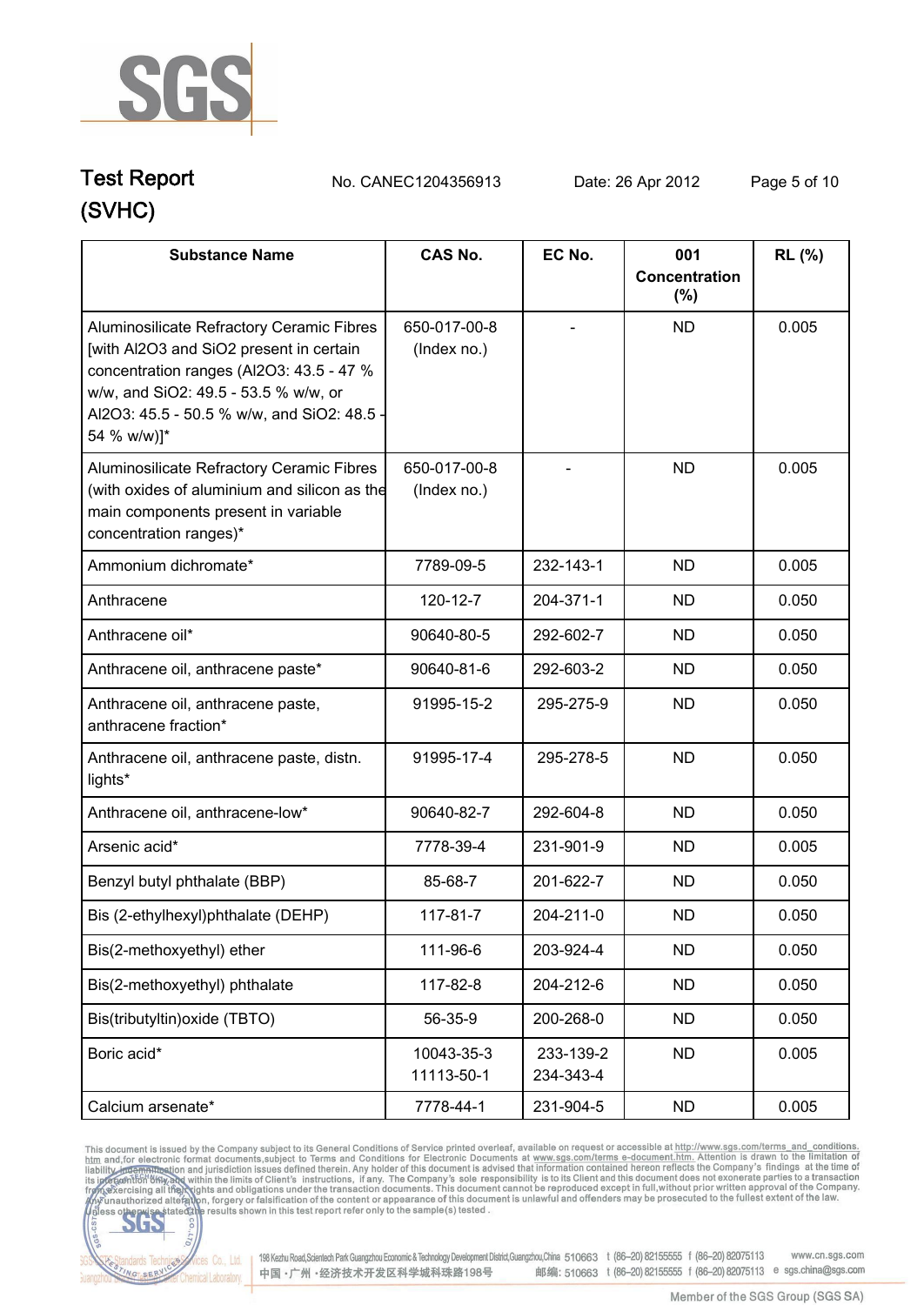

**Test Report. No. CANEC1204356913 Date: 26 Apr 2012. Page 6 of 10.**

| <b>Substance Name</b>                                                                                                        | <b>CAS No.</b>                       | EC No.                        | 001<br><b>Concentration</b><br>$(\%)$ | RL (%) |
|------------------------------------------------------------------------------------------------------------------------------|--------------------------------------|-------------------------------|---------------------------------------|--------|
| Chromic acid, Dichromic acid, Oligomers of<br>chromic acid and dichromic acid*                                               | 7738-94-5<br>13530-68-2              | 231-801-5<br>236-881-5        | <b>ND</b>                             | 0.005  |
| Chromium trioxide*                                                                                                           | 1333-82-0                            | 215-607-8                     | <b>ND</b>                             | 0.005  |
| Cobalt carbonate*                                                                                                            | 513-79-1                             | 208-169-4                     | <b>ND</b>                             | 0.005  |
| Cobalt diacetate*                                                                                                            | $71-48-7$                            | 200-755-8                     | <b>ND</b>                             | 0.005  |
| Cobalt dichloride*                                                                                                           | 7646-79-9                            | 231-589-4                     | <b>ND</b>                             | 0.005  |
| Cobalt dinitrate*                                                                                                            | 10141-05-6                           | 233-402-1                     | <b>ND</b>                             | 0.005  |
| Cobalt sulphate*                                                                                                             | 10124-43-3                           | 233-334-2                     | <b>ND</b>                             | 0.005  |
| Diarsenic pentaoxide*                                                                                                        | 1303-28-2                            | 215-116-9                     | <b>ND</b>                             | 0.005  |
| Diarsenic trioxide*                                                                                                          | 1327-53-3                            | 215-481-4                     | <b>ND</b>                             | 0.005  |
| Dibutyl phthalate (DBP)                                                                                                      | 84-74-2                              | 201-557-4                     | <b>ND</b>                             | 0.050  |
| Dichromium tris(chromate) *                                                                                                  | 24613-89-6                           | 246-356-2                     | <b>ND</b>                             | 0.005  |
| Diisobutyl phthalate                                                                                                         | 84-69-5                              | 201-553-2                     | <b>ND</b>                             | 0.050  |
| Disodium tetraborate, anhydrous*                                                                                             | 1303-96-4<br>1330-43-4<br>12179-04-3 | 215-540-4                     | <b>ND</b>                             | 0.005  |
| Formaldehyde, oligomeric reaction<br>products with aniline                                                                   | 25214-70-4                           | 500-036-1                     | <b>ND</b>                             | 0.050  |
| Hexabromocyclododecane (HBCDD) and<br>all major diastereoisomers identified<br>(α-HBCDD, β-HBCDD, γ-HBCDD) $^{\vartriangle}$ | 25637-99-4<br>3194-55-6              | 247-148-4<br>and<br>221-695-9 | <b>ND</b>                             | 0.050  |
| Hydrazine                                                                                                                    | 7803-57-8<br>302-01-2                | 206-114-9                     | <b>ND</b>                             | 0.050  |
| Lead chromate*                                                                                                               | 7758-97-6                            | 231-846-0                     | <b>ND</b>                             | 0.005  |
| Lead chromate molybdate sulphate red<br>(C.I. Pigment Red 104)*                                                              | 12656-85-8                           | 235-759-9                     | <b>ND</b>                             | 0.005  |
| Lead diazide, Lead azide*                                                                                                    | 13424-46-9                           | 236-542-1                     | <b>ND</b>                             | 0.005  |

This document is issued by the Company subject to its General Conditions of Service printed overleaf, available on request or accessible at http://www.sgs.com/terms. and\_conditions.<br>htm and, for electronic format document



198 Kezhu Road, Scientech Park Guangzhou Economic & Technology Development District, Guangzhou, China 510663 t (86-20) 82155555 f (86-20) 82075113 www.cn.sgs.com 邮编: 510663 t (86-20) 82155555 f (86-20) 82075113 e sgs.china@sgs.com 中国·广州·经济技术开发区科学城科珠路198号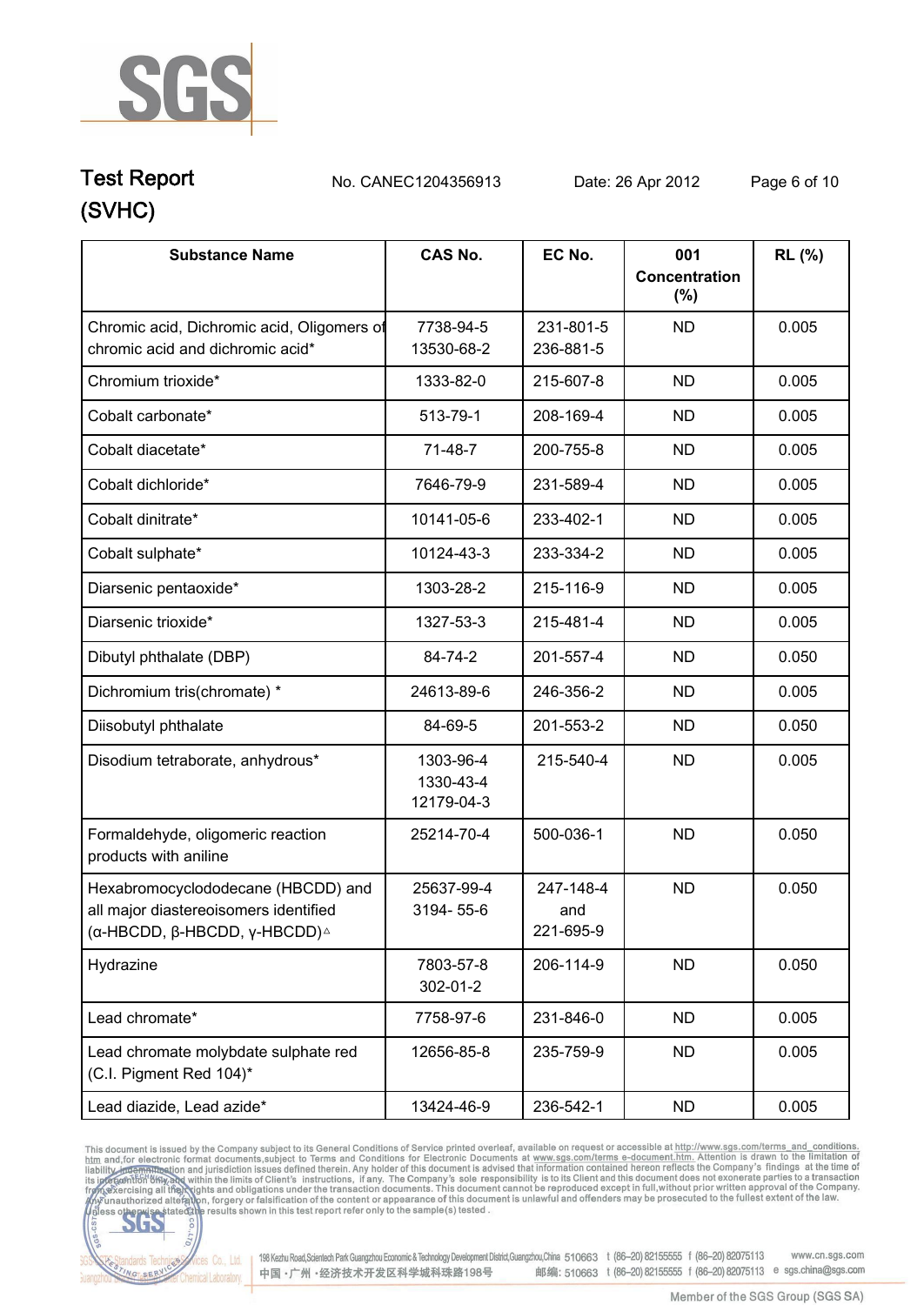

## **(SVHC) Test Report. No. CANEC1204356913 Date: 26 Apr 2012. Page 7 of 10.**

| <b>Substance Name</b>                                  | <b>CAS No.</b>          | EC No.    | 001<br>Concentration<br>(%) | RL (%) |
|--------------------------------------------------------|-------------------------|-----------|-----------------------------|--------|
| Lead dipicrate*                                        | 6477-64-1               | 229-335-2 | <b>ND</b>                   | 0.005  |
| Lead hydrogen arsenate*                                | 7784-40-9               | 232-064-2 | <b>ND</b>                   | 0.005  |
| Lead styphnate*                                        | 15245-44-0              | 239-290-0 | <b>ND</b>                   | 0.005  |
| Lead sulfochromate yellow (C.I. Pigment<br>Yellow 34)* | 1344-37-2               | 215-693-7 | <b>ND</b>                   | 0.005  |
| N,N-dimethylacetamide                                  | 127-19-5                | 204-826-4 | <b>ND</b>                   | 0.050  |
| Pentazinc chromate octahydroxide*                      | 49663-84-5              | 256-418-0 | <b>ND</b>                   | 0.005  |
| Phenolphthalein                                        | 77-09-8                 | 201-004-7 | <b>ND</b>                   | 0.050  |
| Pitch, coal tar, high temp.*                           | 65996-93-2              | 266-028-2 | <b>ND</b>                   | 0.050  |
| Potassium chromate*                                    | 7789-00-6               | 232-140-5 | <b>ND</b>                   | 0.005  |
| Potassium dichromate*                                  | 7778-50-9               | 231-906-6 | <b>ND</b>                   | 0.005  |
| Potassium<br>hydroxyoctaoxodizincatedichromate*        | 11103-86-9              | 234-329-8 | <b>ND</b>                   | 0.005  |
| Sodium chromate*                                       | 7775-11-3               | 231-889-5 | <b>ND</b>                   | 0.005  |
| Sodium dichromate*                                     | 7789-12-0<br>10588-01-9 | 234-190-3 | <b>ND</b>                   | 0.005  |
| Strontium chromate*                                    | 7789-06-2               | 232-142-6 | <b>ND</b>                   | 0.005  |
| Tetraboron disodium heptaoxide, hydrate*               | 12267-73-1              | 235-541-3 | <b>ND</b>                   | 0.005  |
| Trichloroethylene                                      | 79-01-6                 | 201-167-4 | <b>ND</b>                   | 0.050  |
| Triethyl arsenate*                                     | 15606-95-8              | 427-700-2 | <b>ND</b>                   | 0.005  |
| Trilead diarsenate*                                    | 3687-31-8               | 222-979-5 | <b>ND</b>                   | 0.005  |
| Tris(2-chloroethyl)phosphate                           | 115-96-8                | 204-118-5 | <b>ND</b>                   | 0.050  |

This document is issued by the Company subject to its General Conditions of Service printed overleaf, available on request or accessible at http://www.sgs.com/terms\_and\_conditions.<br>htm\_and,for electronic format documents,



onces Co., Ltd. | 198 Kezhu Road, Scientech Park Guangzhou Economic & Technology Development District, Guangzhou, China 510663 t (86-20) 82155555 f (86-20) 82075113 www.cn.sgs.com 邮编: 510663 t (86-20) 82155555 f (86-20) 82075113 e sgs.china@sgs.com 中国·广州·经济技术开发区科学城科珠路198号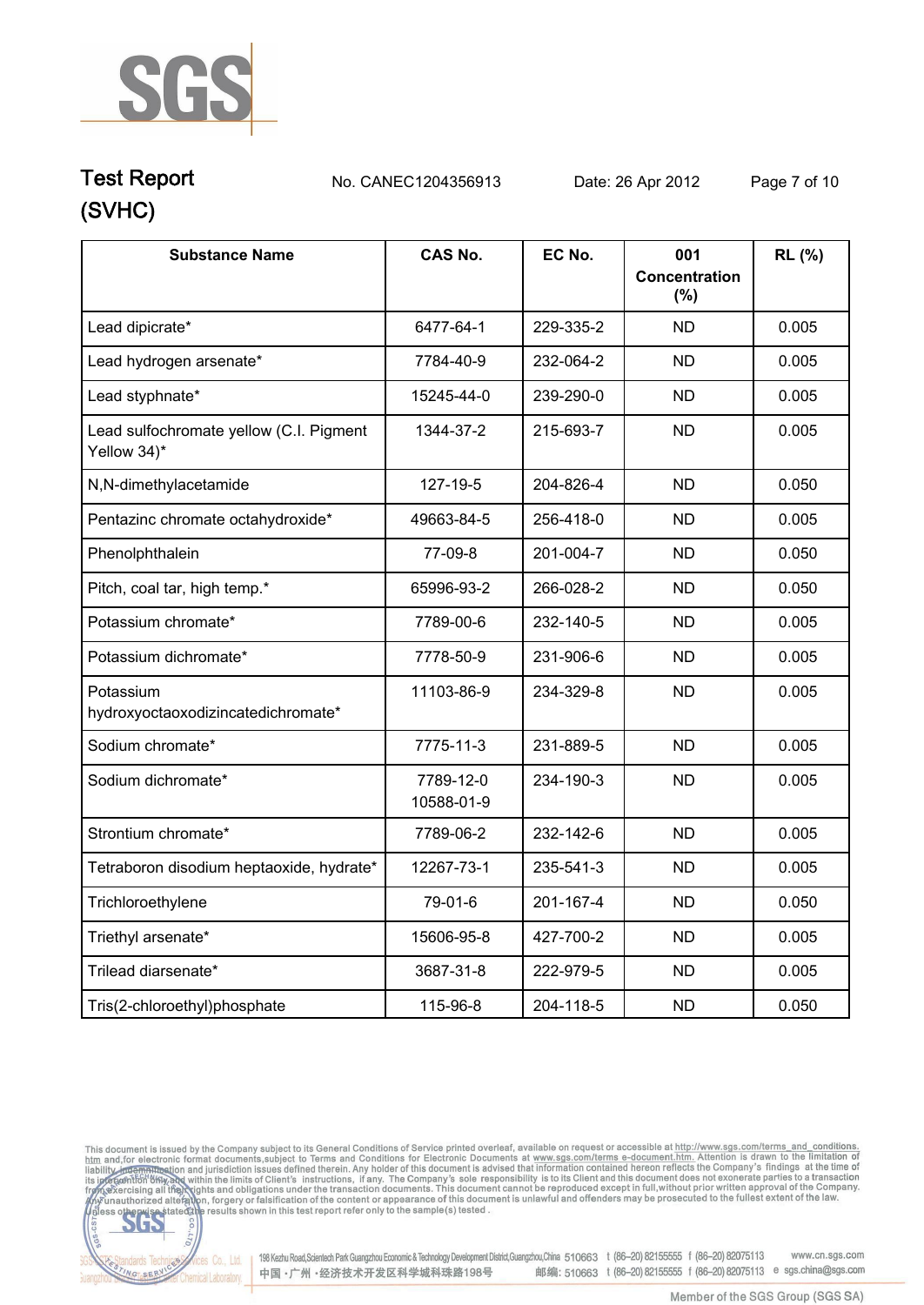

**Test Report. No. CANEC1204356913 Date: 26 Apr 2012. Page 8 of 10.**

| <b>Substance Name</b>                                                                                                                                                                                      | CAS No.                     | EC No. | 001<br>Concentration<br>$(\%)$ | <b>RL</b> (%) |
|------------------------------------------------------------------------------------------------------------------------------------------------------------------------------------------------------------|-----------------------------|--------|--------------------------------|---------------|
| Zirconia Aluminosilicate Refractory<br>Ceramic Fibres [with Al2O3, SiO2 and<br>ZrO2 present in certain concentration<br>ranges (Al2O3: 35 - 36 % w/w, SiO2: 47.5 -<br>50 % w/w, and ZrO2: 15 - 17 % w/w)]* | 650-017-00-8<br>(Index no.) |        | ND.                            | 0.005         |
| Zirconia Aluminosilicate Refractory<br>Ceramic Fibres (with oxides of aluminium,<br>silicon and zirconium as the main<br>components present in variable<br>concentration ranges)*                          | 650-017-00-8<br>(Index no.) |        | ND.                            | 0.005         |

**Notes :.**

**1. RL = Reporting Limit. All RL are based on homogenous material.**

**ND = Not detected (lower than RL), ND is denoted on the target compound.**

**2. ∆ CAS No. of diastereoisomers identified (α-HBCDD, β-HBCDD, γ-HBCDD): 134237-50-6, 134237-51-7, 134237-52-8.**

**3. \*The test result is based on the calculation of selected element(s) / marker(s) and to the worst-case scenario. For detail information, please refer to the SGS REACH website:** 

**www.reach.sgs.com/substance-of-very-high-concern-analysis-information-page.htm.**

 **Calculated concentration of boric acid, disodium tetraborate, anhydrous and tetraboron disodium heptaoxide, hydrate are based on the water extractive boron and sodium**  by ICP-OES.

 **RL = 0.005% is evaluated for element (i.e. cobalt, arsenic, lead, sodium, chromium, chromium (VI), silicon, aluminum, zirconium, boron, and potassium respectively), except molybdenum RL=0.0005%.**

**4.Composite test has been performed and the result is calculated using the minimum sample weight.** 

**5.The sample(s) was/were analyzed on behalf of the applicant as mixing sample in one testing. The above result(s) was/were only given as the informality value and only for reference..**

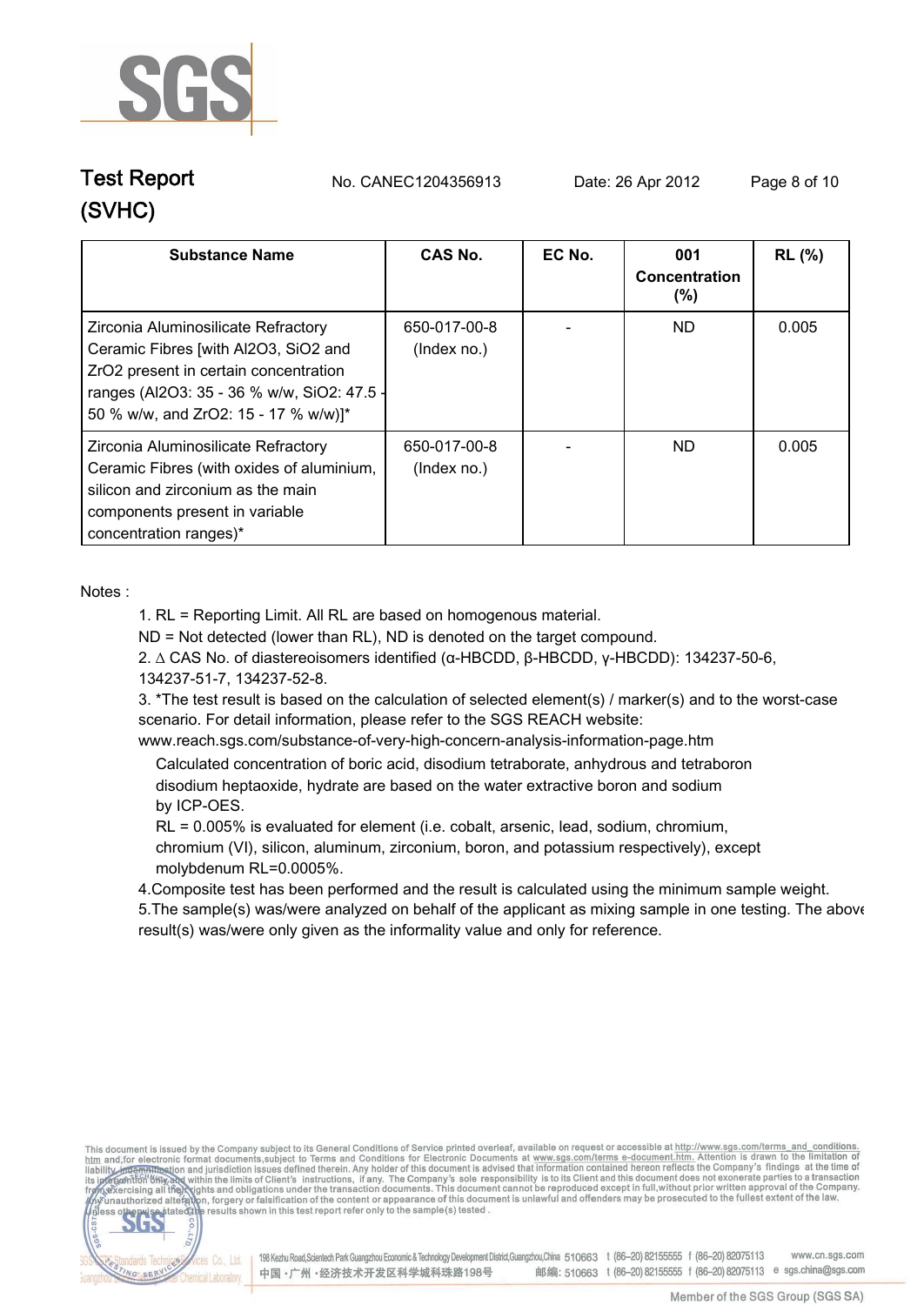

**Test Report. No. CANEC1204356913 Date: 26 Apr 2012. Page 9 of 10.**

NG SER

**Chemical Laboratory** 

**ATTACHMENTS SVHC Testing Flow Chart 1)** Name of the person who made testing: **Bella Wang / Tina Zhao**

**2)** Name of the person in charge of testing: **Adams Yu / Ryan Yang**



This document is issued by the Company subject to its General Conditions of Service printed overleaf, available on request or accessible at http://www.sgs.com/terms\_and\_conditions.<br>htm\_and,for electronic format documents,s S **202** 198 Kezhu Road,Scientech Park Guangzhou Economic & Technology Development District,Guangzhou,China 510663 t (86-20) 82155555 f (86-20) 82075113 www.cn.sgs.com dards Ter fices Co., Ltd.

中国·广州·经济技术开发区科学城科珠路198号

Member of the SGS Group (SGS SA)

邮编: 510663 t (86-20) 82155555 f (86-20) 82075113 e sgs.china@sgs.com